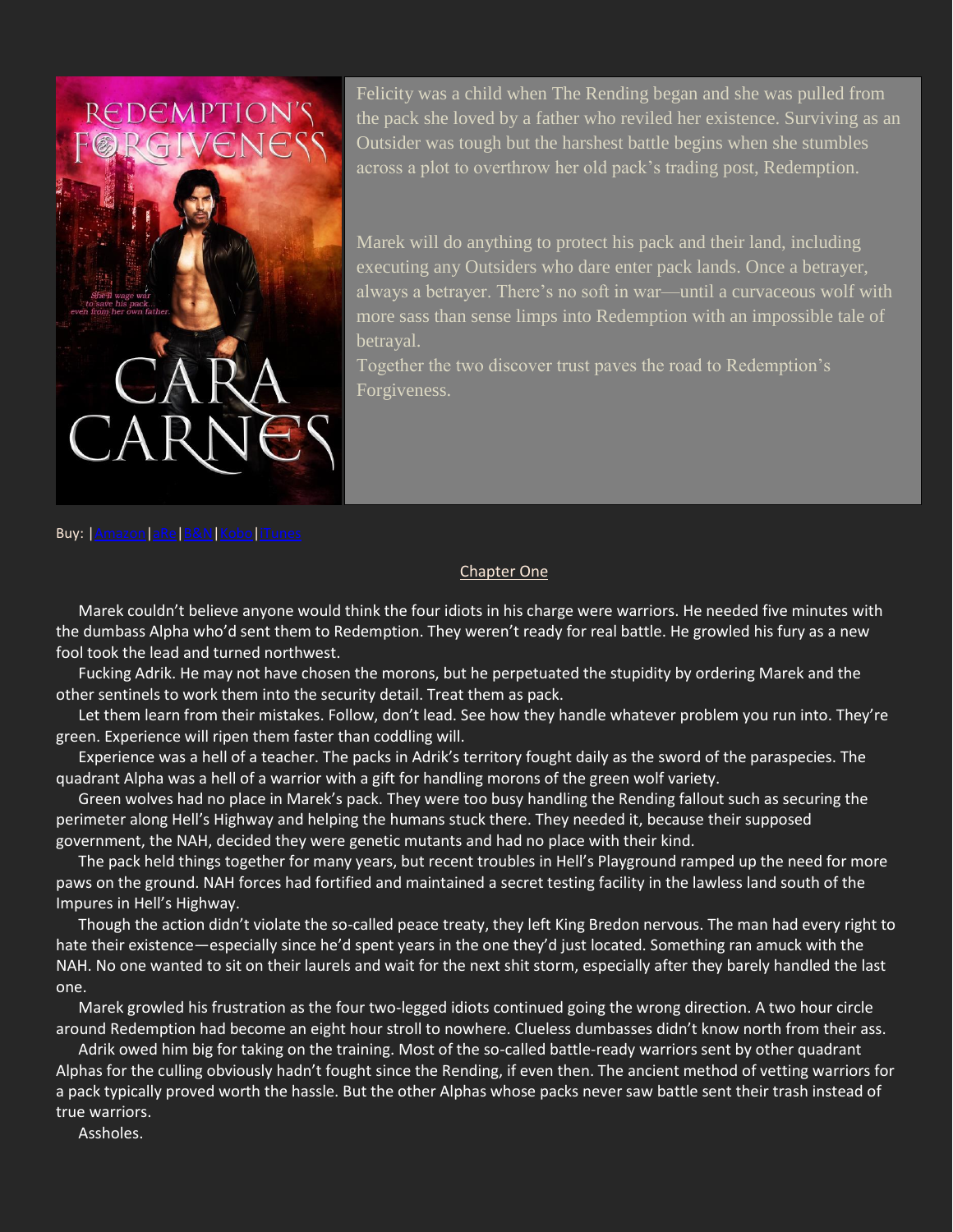Dumbass one turned, suddenly headed the correct direction. Finally. Maybe they'd hit Redemption in time to serve Marek's trainees up as dinner. One of Daryn's dragon warriors might even flambé them.

A new scent assailed his nostrils a few moments later, a fusion of jasmine and rose masked in a burst of…blood. Marek froze, sniffing the ground. The large crimson droplets spaced a short distance apart supported what his wolf scented. Female. Injured.

Wolf.

Dumbass two, three and four tromped their human feet through the trail behind their clueless number one. None of them ever considered the advantage of shifting to wolf form. They'd probably not noticed the blood trail or scented the foreign wolf in the southern wind. The injured female needed help.

Trouble.

Great.

The last thing Marek needed was an intruder with idiots for backup. To hell with Adrik's request. He snarled, purging the rage and animosity he'd held back the past few hours until the four morons halted and turned.

"Oh right. A break would be good," dumbass one said.

Marek hadn't bothered remembering names. The clueless didn't deserve the formality around these parts. They got dead too soon for the monikers to be of any use except on a headstone—which was another decorum rarely offered on the front line.

He pushed past the dead weight and followed the weakened scent dangling in the air like a lush fruit his wolf wanted to savor. She smelled of earthen beauty and succulence, ambrosia he prowled toward with a renewed purpose. Finally. A reason to end the FUBAR afternoon.

A few hundred yards north dumbass two punctured the silence with his wisdom. "Wait. Is that blood?" "Oh shit! Wait, I smell a wolf," another said.

Idiots.

Determined to ignore their existence, he followed the trail. Each drop intensified his concern. Her continued gait despite the obvious injury vaulted him into a full-out run. The trail's trajectory ignited a restless need to find her before she arrived at her destination. Redemption.

Almost there.

His paws struck the heated ground with brutal force, each impact rattling his teeth with speed and power.

Close the distance.

End the threat.

A foreign scent permeated his nostrils, one he'd smelled too often to mistake. A small mass appeared on the horizon, steadily moving while favoring her right side. He continued forward, surprised when she turned to face him far sooner than an untrained warrior would. She was no slight female in trouble. The beautiful wolf with fur whiter than untouched snow and eyes bluer than the deepest ocean studied him when he closed the distance and halted outside of strike range.

A limp wolf pup hung in her slackened jaw. His mouth ached imagining carrying a weight too long in such a loose embrace. His gut twisted. Blood coated her pelt along her entire right side. One eye barely opened and a deep gouge cut along a damaged ear. A low rumble rolled from her when he took a couple steps forward. She backed up.

Leaning down she set the pup on the ground as though he was glass. The care she exercised soured his mood. She didn't know.

Fuck.

"Surround her," dumbass two said.

"On it." The echoed stupidity made him snarl, but he remained wolf. For now. He'd seen enough warrior females in protective mode to retain distance.

Her attention moved from him to the other wolves encircling her like buzzards smelling wounded prey. She maintained the defensive stance over the pup and erupted in another rumbling growl Marek felt in his veins. Despite the obvious injuries, her posture remained braced, ready for battle.

The men flashed hand signals back and forth as if she wouldn't notice the lame maneuver. Her focus settled on him. Yeah, she recognized idiot too.

Sighing his resignation, he settled onto the hard ground and rested his muzzle on his front paws. The four warriors circled, closing the distance. Marek figured ending the stupidity violated Adrik's request. He wanted them trained via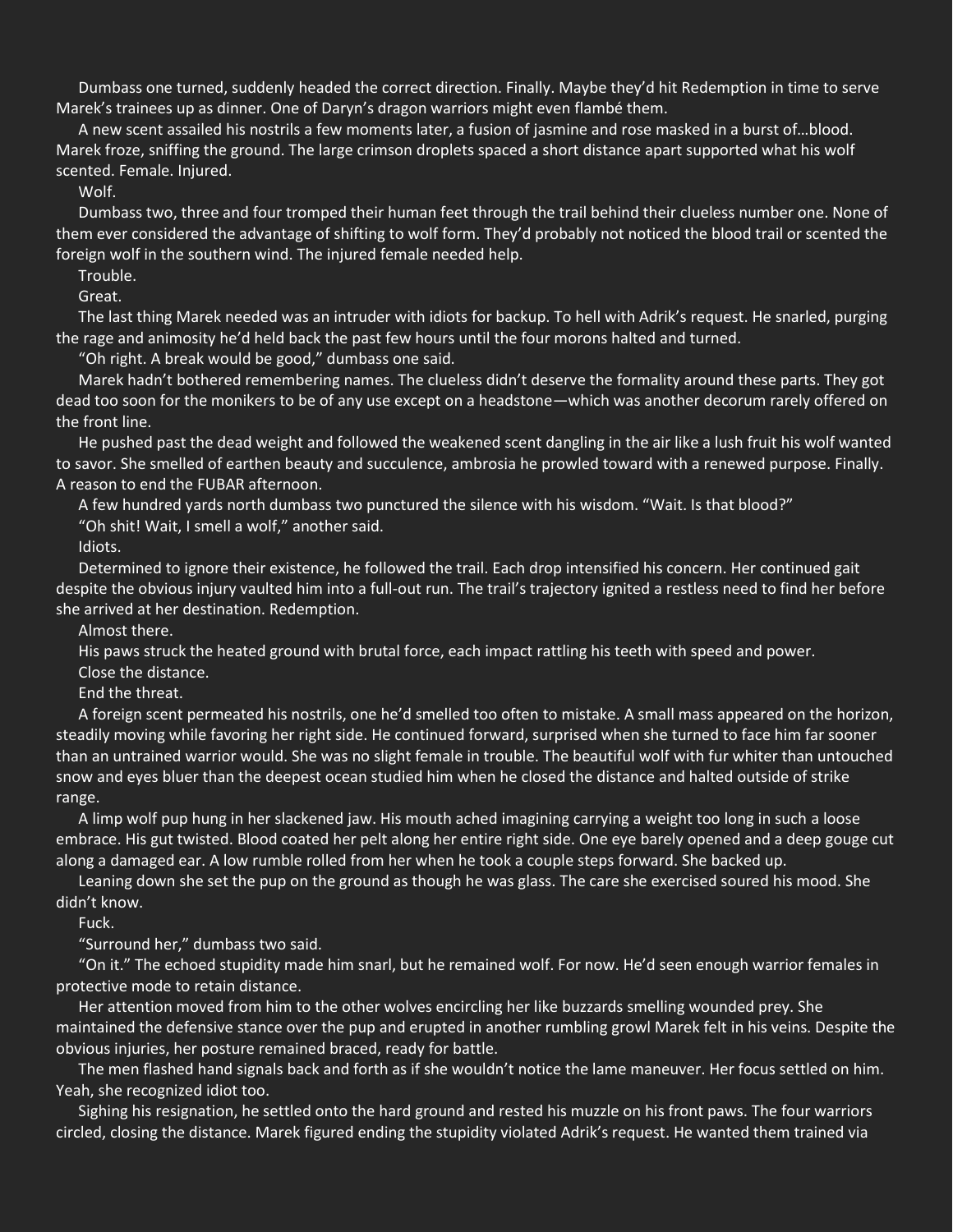experience, fine. Besides, if they got their ass handed to them by an injured female, they deserved whatever she did. The stupidity wouldn't last long. Either the female would beat them down, as he suspected, or he'd do it in her stead.

Her lean frame flexed and bent. The awkward, slow shift rattled his wolf. The injuries she'd sustained were more serious than he'd realized. Dumb ass three lunged toward her injured side. Marek closed the distance, slamming his weight into the moron and knocking him away. The others backed a few feet away.

Labored gasps and groans rose behind him, but he kept his focus on the four idiots under his command. Snarls and growls rumbled from his throat as he bared his teeth. One step closer and they died. Summoning his shift, he maintained vigilance. Bones crunched and skin contorted. His shift to human ended first.

Kneeling beside her, he reached out in a slow, methodical move. The pained wolf snapped, teeth aiming for his arm. He stilled a moment and then seized the scruff of her neck. She howled. He snarled.

"Enough!"

The female stilled. A whimper rose from her as she shifted her weight from the injured side. She stared up at him with a soul-searing expression. Desperation tainted her honey scent, darkened her pained gaze. Snarling, she stared. Assessed.

Marek's wolf rose, responding to the feral desperation and terror wafting from the Outsider. Death drifted in the air, coming from her bloodied fur. Where ever she'd come from, she'd fought. Killed.

No female deserved the kill-or-be-killed existence found in the Outlands. While he didn't respect or understand shifters who abandoned their packs and fled south, he realized not many survived the hardened existence. No pack to protect them. No one to trust.

Did the female have anyone she trusted? Loved? Protected. The pup. Was the kid hers? Her slight form quaked with her weakening attempt to remain upright and on guard. He hadn't sensed such desperation and terror since the Rending started decades before.

He'd never been able to leave a woman defenseless. Unprotected.

"Calm yourself. They won't harm you. I'll keep you safe." He stroked her head and eased the hold on her neck. Focusing on the idiots, he released the rage and frustration he'd held at bay. "Get help." When they didn't move he shouted. "Now!"

Three of them sprinted in the general vicinity of Redemption, but since none had managed to find the outpost the past several hours, Marek regarded dumbass one. "What's your name?"

"Roan." He looked back at the three men. "They aren't the best with directions."

"Go. Get help. We're fine waiting here."

"But the…." Roan motioned toward the downed female wolf, her body partially sprawled on the pup and the remainder across Marek's thigh.

"Don't. Not now. Go."

Silence stilled the dry air. He locked gazes with the pained wolf and stroked his fingers through her pelt. Fear and pain sometimes interrupted a shift, especially if the person had been in wolf form too long. Whoever the female was, she'd kept the protective form—probably to cover distance faster.

"They're gone. Shift for me, sweetheart. You're safe now."

Bones snapped and limbs twisted. Howls and whines filled the air. Loud pants pushed warm air on his arm where her head rested. One last whimper rumbled from her and then she collapsed on him, still wolf.

Too weak to shift. How long had she maintained her form? Admiration rose within his, strengthening his decision to protect her. A female strong enough to cross the massive distance she'd clearly gone needed a guardian. No one could wage a war alone. There wasn't any doubt she battled something. Someone. The numerous scents wafting from her increased his unease.

Why was she here? What happened?

He channeled the primal nature of his dominant wolf and tugged on her neck until her ocean eyes rested wearily on him. "Shift, female. Now."

A feral growl rose from her. Snarling, she nipped at him before surrendering to the forced shift. He maintained contact, silently admiring the steely, determined glint in her gaze. With a weaker-willed wolf he'd coax with soft words. A little warrior like her would have his ass for the slightest concession.

Silence punctuated each pained noise as he waited. The plush white pelt gave way to light mocha skin. Soft beneath his fingertips and partially covered by a bloodied white tunic and loose cotton shorts. Whoever she was she exercised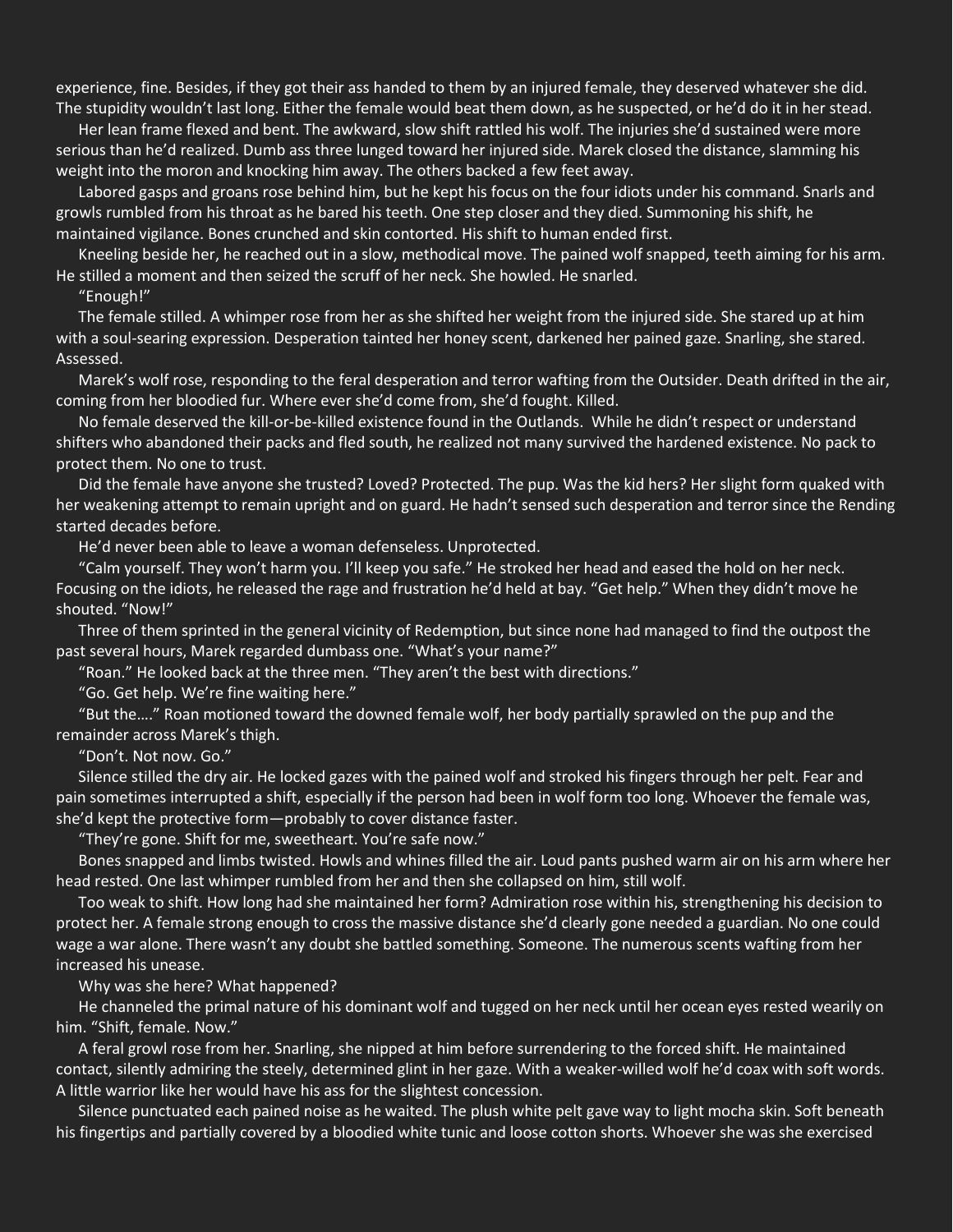the same caution of wearing natural fiber clothing Marek's pack did. The habit ensured the warriors fit in with their surroundings while in human form, especially in more populated regions.

Long chocolate curls pooled around her heart-shaped face and partially masked the pain-ravaged depths of her gaze. Dried blood covered her cheeks. Deep long gouges along her right side bled crimson. Six, no seven wounds. Raspy breaths made him growl. Where the fuck had those idiots gone for help?

"Relax, I've got you."

\* \* \*

Sharp stabs punctured each breath Felicity forced in shallow bursts. The man smelled of oak and musk. He held her gently in a protective embrace she appreciated more than she should. Who was he? Had she found Redemption? "Relax, I've got you."

She battled the hazy fog. Why had she violated the land treaty and gone to Redemption? Oh yeah. The threat. Her soul ached, her heart too wary for the memories she'd locked away. Maybe someday she'd recall the atrocities she

committed. For now, nothing good came from recalling what she did.

"The boy." She collapsed against the softness at her head and forced her eyelids open despite the harsh sun tumbling from the sky. Mid-afternoon. A stabbing sensation resonated behind her eyes. Her entire side throbbed beneath a constant burn. "Save him. Please."

The wolf—the man who'd forced her shift held her tighter against him. Full lips harshened into a grim expression which accentuated the square set of his jaw. Her gaze trekked upward and locked on the golden amber swirling in darkened chocolate. Thick, dark hair fell around the handsomest face she'd seen.

Massive shoulders, thick arms and an expansive chest tumbled into her field of vision when she collapsed against powerful thighs. Definitely a warrior. Thank goodness he hadn't challenged her. Though she'd kicked the asses of many hulky men, she didn't think such a battle would bode well for her today.

He kept her pinned in his embrace. A shadow spanned the sky above her. Crisp traces of sandalwood, citrus and evergreen assailed her nostrils. Newcomers.

Protect the child.

The strong wolf didn't shift to a defensive stance. Struggling beneath his firm hold, she tugged and twisted as she blindly searched for a weapon. If she'd collapsed near her terrain—Outsider country—any stranger was a perceived threat until proven otherwise.

No. Her mind flashed memories. Walk. Burned paws. Hurt jaw. Dry terrain. She'd fled the Outlands days ago. Right?

"Calm. A white dragon healer is here to help. If you get too agitated Doc will kick my ass for scaring you." The man's lips turned into a slight smirk.

"I see why you insisted on tending the wounded." The uncensored anger forced her wolf forward in an agitated growl. The approaching man halted and grinned. "She's developed your bedside manner, Marek."

Marek. The name suited the strong wolf who'd maintained a guarded vigil. Were the men Redemption warriors? She studied the newcomer with a pained rumble escaping her parched throat. Straight blond hair fell in disarray on his head. Pale, blue eyes maintained her gaze. Curiosity and concern consumed his scent. Sandalwood and evergreen. Where did the citrus come from?

Orange and vanilla assaulted her from behind. Snapping she turned, her hand wrapping around the dagger strapped to Marek's thigh.

"It's okay." Marek squeezed her arm. "She won't hurt you. Settle back and let Doc look at you."

"Don't ever approach an injured wolf, or any shifter, from behind—especially an unknown one," Doc warned.

"Marek had her handled. Stop being such a grump. Drag an ancient whitey out of bed and he's grouch central." The blonde female flopped onto the ground a couple inches from the blade's tip. Her amber eyes widened when they landed on the weapon settled against her jugular by the injured woman. "Oh my."

Pain coursed along her side, knifing each breath into a constant burning struggle. Vision blurring, Felicity focused her strength on the weapon, the heated pulse beneath her index finger as she pressed one knuckle against the female's throat to judge distance.

"H-how did she get your knife, Marek?"

"Don't move, Lynette. Her vision is unstable. See how she's blinking rapidly?"

"I hadn't noticed much beyond the knife at my throat."